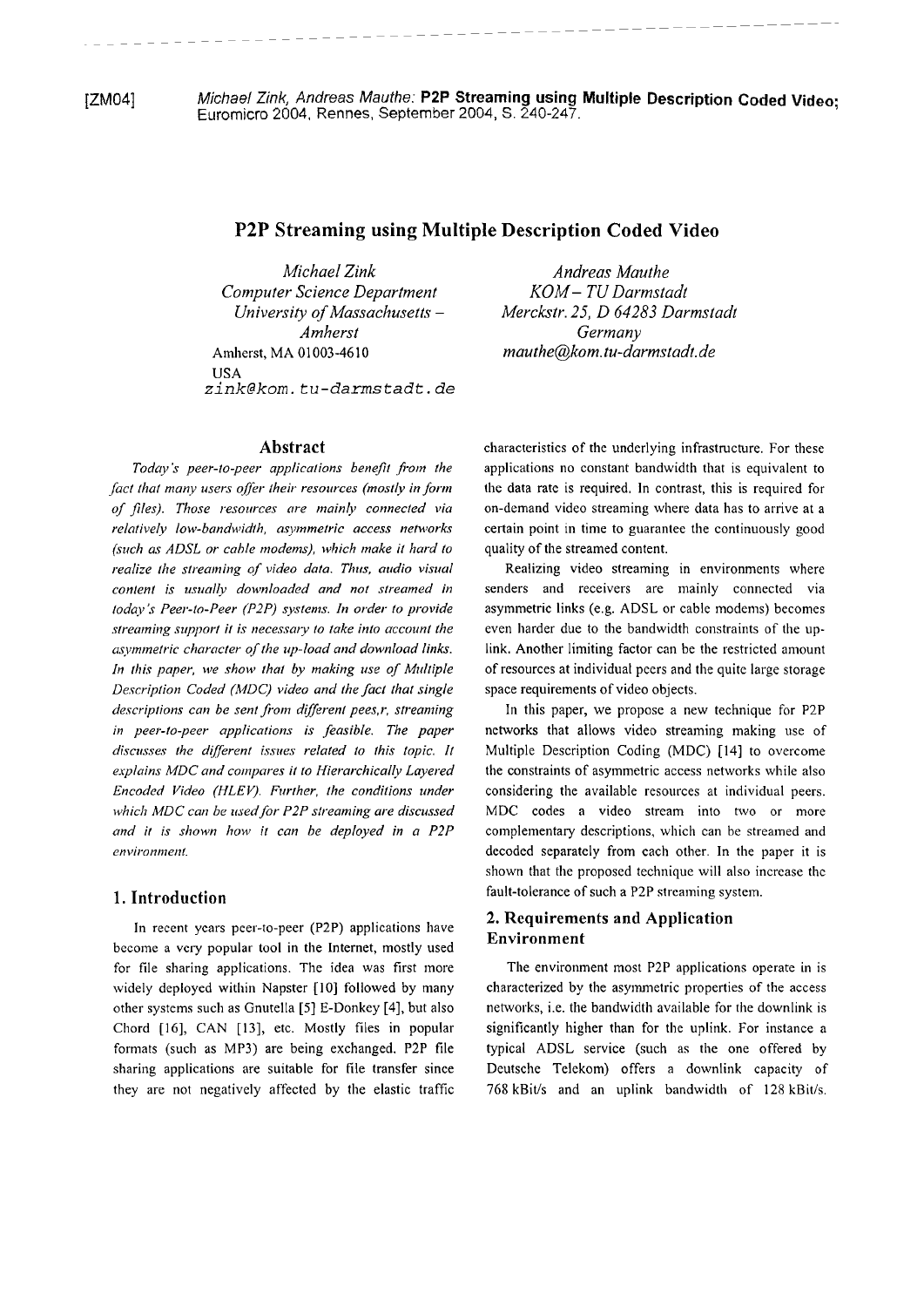Therefore, a participant is ablc to receive at 6-times the rate s/he can send. Thus, in a P2P environment the uplink capacity is the limiting factor for sending data to others within the peer group. While in the case of file transfer this only affects the duration of retrieving content, in the case of streaming this also has impact on the quality and format of the video respectively audio stream.

Givcn a scenario as shown in Figure 1 a video could only be streamed from one sender (Peer 1) to the receiver (Peer 7) if the bandwidth requirements of the video stream are less or equal to 128 kBit/s. Although it is actually possible to stream video with such a low bit rate it will be only at a comparatively poor quality.



**Figure I. P2P Streaming restricted to uplink capacity** 

However, since the downlink of Peer 7 allows receiving the video at 768 kBit/s, it could be received in a much better quality. In order to exploit the full download bandwidth the stream should ideally be combined out of a number of sub-streams of which non should exceed the uplink capacity of a peer. This can be achieved by either using Hierarchically Layer Encoded Video (HLEV) or Multiple Description Coding Video (MDCV).

Figure 2 shows an example where six sub-streams are stored at different pecrs (Peer **1** up to Peer 6). To optimize the distributed streaming approach there would be ideally six sub-streams with a rate of 128 kBit/s each. A specific description can then be streamed from a particular sender; while all six streams can be transmitted in parallel on the down-link to the receiver (Peer 7) at a rate of 768 kBit/s. This method obviously achieves a much

better quality at the receiver than in the case when only one peer is used as sender.



## **Figure 2. P2P Streaming using MDC video via asymmetric access links**

However, in order to design such as system adequately the specific characteristics of P2P systems have to be taken into account. For instance compared to the approach presented in [1] where MDC streaming in CDN is investigated, the higher unreliability of the peers has to be considered. This might result in a dynamically changing set of sending instances. For instance, the system has to be able to cope with the inherent dynamicity of P2P systems (e.g. the unannounced leaving peers). A replacement strategy is required to ensure that in case a peer leaves the session it can be replace by another providing the equivalent data (if such a peer is available).

Another approach presented by Nguyen et al. [11] requires that the video object is always completely stored at the sender and assumes that the aggregate rate of each path between the senders and the receiver is greater than or equal to the rate of the complete video object. A P2P network as described above cannot meet these requirements. Here the different pcers are dynamically becoming active and also may not have the complete video (i.e. all the different sub-streams).

### **3. Encoding Schemes: HLEV versus MDC**

Sometime ago it has been recognized that video encoding schemes should not offer a static quality level but should much rather scale according to the user and environmental requirements. Current encoding schemes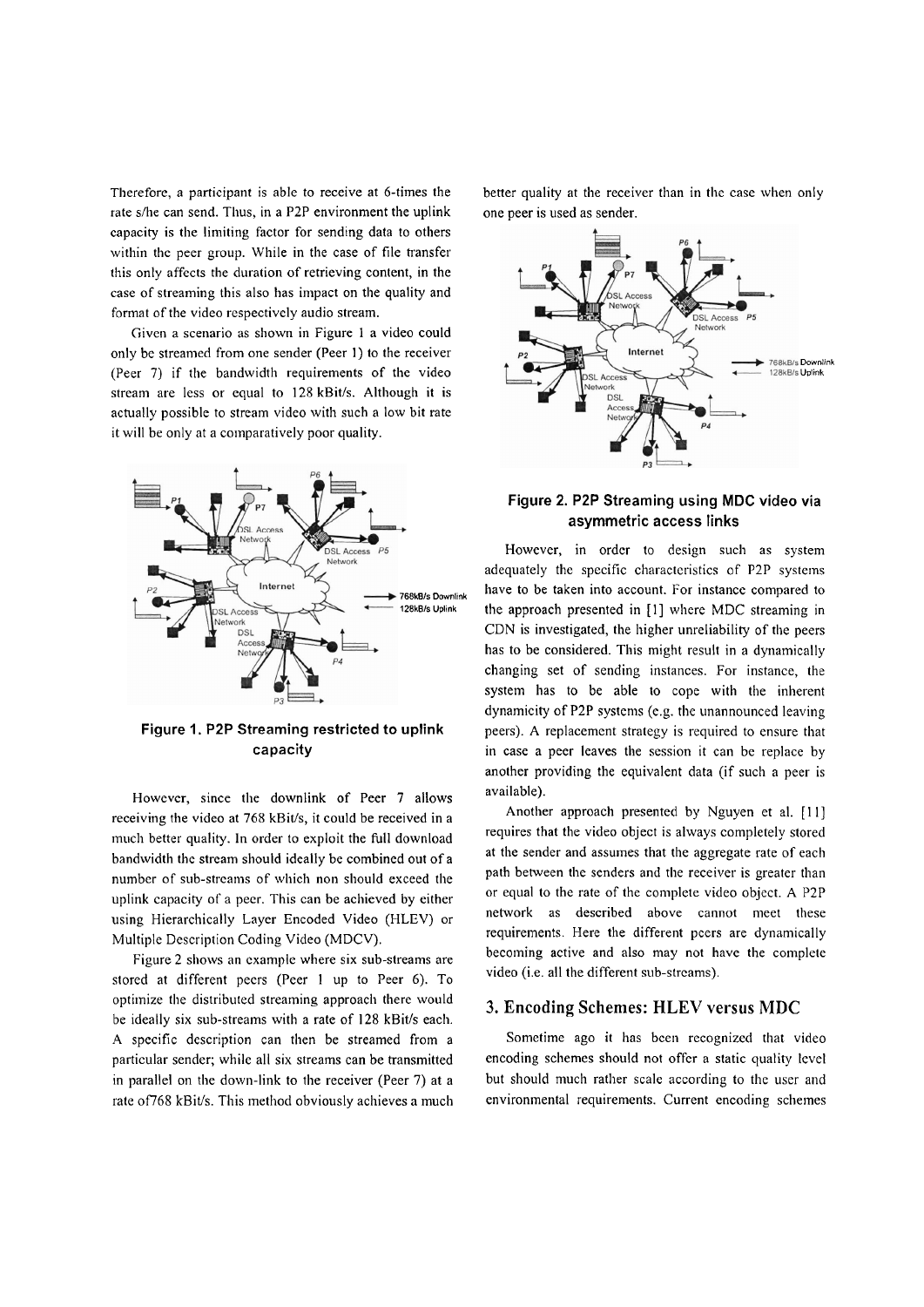provide the necessary features and flexibility to deliver video at different rates. Within MPEG-2 for instance scalability is provided in four different modes (Spatial Scalability Mode, Temporal Scalability Mode, Data Partitioning Mode, SNR Mode) [9]. MPEG-4 allows video encoding rates from 5 kBit/s to 1 GBit/s [12]. The video formats can be progressive or interlaced and the rcsolution can vary from QCIF to 4K x 4K studio resolution. Further, with the *Fine Granularity Scalability* (FGS) Video Profile MPEG-4 also provides the possibility of fine grain layered video encoding. Hence, different (enliancement) layers can be stored and transmitted independently to the receivers where they are combined to form a video according to the capabilities of the receiver. Apart from FGS video the MPEG-4 standard also specifies a scalable Audio Profile.

The use of Hierarchically Layer Encoded Video requires that for decoding the base layer and all layers upto the highest layer that provides a certain quality level are available. In contrast, with Multiple Description Coded Video any sub-set of the streams that make up the full quality stream are sufficient, i.e. it does not rely on a layered scheme where a lower layer is always required to allow an uninterrupted presentation of the video to decode the video stream. Both methods are viable alternatives for building a P2P based system for streaming video.

### 3.1. Hierarchically Layer Encoded Video

An encoding scheme that makes use of scalability is Hierarchically Layered Encoding (HLE). With HLE the video is split into one base layer and one or more enhancement layers. The base layer contains fundamental information and can be decoded without any additional information. Enhancement layers contain additional information, which increases the quality of the reconstructed video signal. In contrast to the base layer, enhancement layers are not independent from other layers. To reconstruct the information included in layer n all of the information of the lower layers  $(0, \ldots, n-1)$  are needed. If the base layer is missing, no video signal can be reconstructed at all. An introduction and overview about hierarchically layered encoding is given in more detail in [8].

The concept of scalable coding was first introduced in the MPEG-2 and H.263  $[7]$  standards, which allow a two

layer encoding (base layer plus one enhancement layer). This encoding scheme was extended with the H.263+ [7] standard, which allows several layers. In MPEG-4, the layer scheme of fine granularity scalability (FGS) **[I21**  (which is basically a two layer scheme but allows a variable rate enhancement layer) is introduced. With FGS the bit stream can be truncated thus, it adapts to the available rate of the transmission channel.

# **3.2.** Multiple Description Coding

MDC was originally developed at Bell Laboratorics, having specifically circuit switched networks in mind. The idea was to transmit data over multiple (telephone) lines where in case of a line failure it should still be possible to decode the remaining data, though this would result in a reduced quality. This method was called channel splitting. The original bit stream is partitioned into different so-called descriptions of the one source. Receiving one or more of the source descriptions allows the source image to be reconstructed to a prescribed quality level [6]. MDC builds on Forward Error Concealment methods; i.e. the mechanisms to deal with errors (respectively reduced quality) are already implemented in the coding process. Therefore redundant information is encoded with each descriptor so that it is possible to decode each of the descriptors separately. This is called fractional repetition of core data. The protection of the core data can be higher (Unequal Error Protection) to ensure that a descriptor can be decoded. Any additional descriptor then enhances the presentation quality. Thus, descriptors carried in different streams do not build on each other and therefore do not need to be prioritized.

The challenge is how to divide the information in such a way that each descriptor contains a largely disjunctive set of information, while still maintaining the possibility to decode individual descriptor without reference to any other external information. In order to do this a considerable amount of basic information needs to be encoded redundantly with each descriptor. To reduce the required redundancy the coding is tailored towards a certain interval within which the different parameters can vary. The extent the interval covers depends on the chosen encoding scheme, kind and quantity of the source data and the amount of redundancy encoded into a descriptor. The interval can be dynamically adapted if a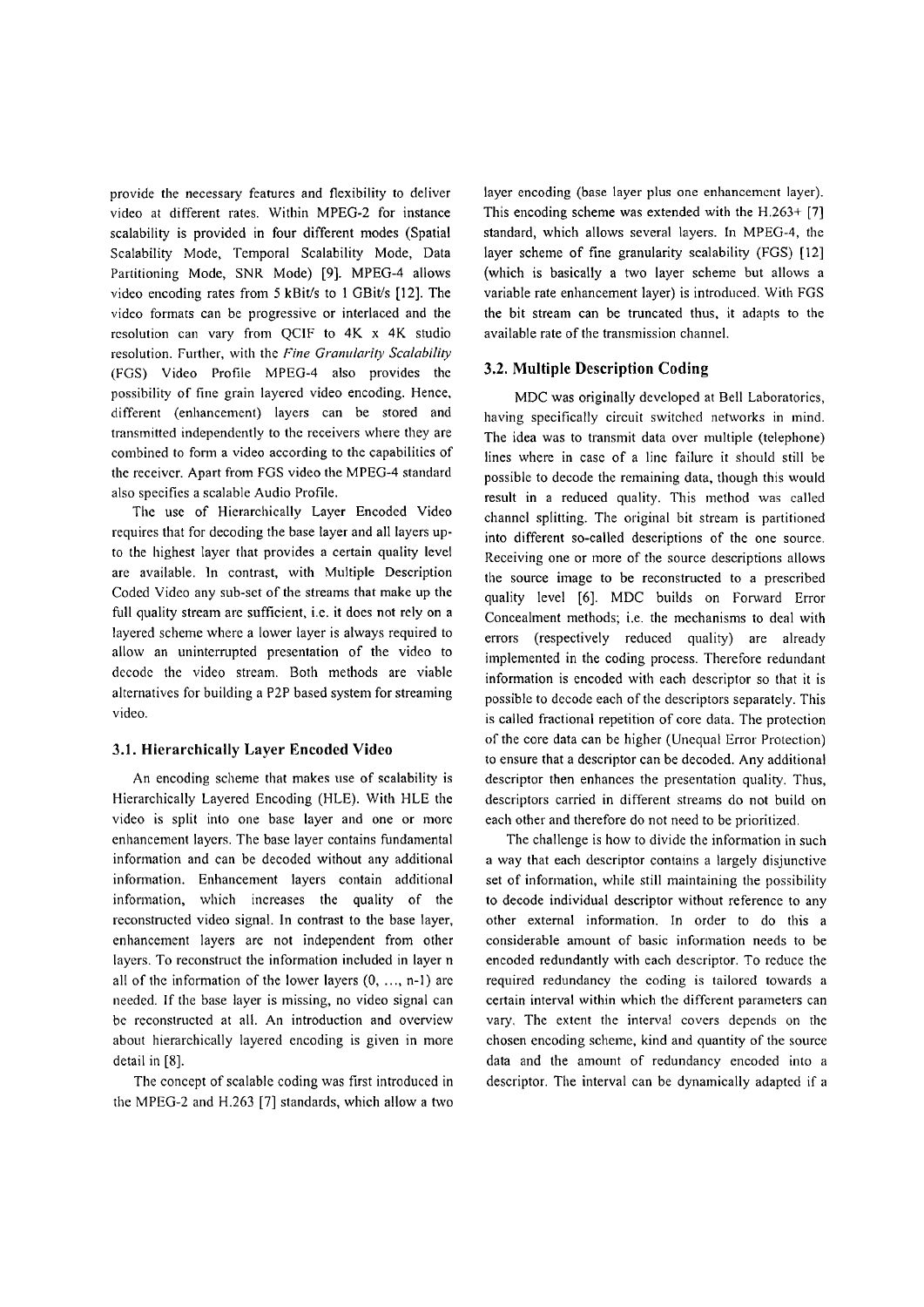feedback scheme between the receiver and the source is implemented.

There are a number of different approaches being proposed for MDC, e.g. Polyphase Transformation and Correlating Transformation. All the work in this area is motivated by the requirement to decode descriptors independently of any other information transmitted in independent streams.

## **3.3. HLEV and MDC in P2P** Systems

P2P Systems are characterized by the dynamic and autonomous behavior of the individual peers. The different components might often be running on computers with unpredictable uptimes. Not all the peers might have the storage capacity to hold a full-scale video and therefore chose to store only parts. In our scenario each of the peers can only contribute according to their uplink capability where it should be potentially possible to receive a strcam cxploiting the füll bandwidth of the downlink.

MDC and HLEV have in common that the video object must not necessarily be stored completely at one peer but single descriptions (MDC) or layers (HLEV) can be stored at different peers. This feature makes both encoding techniques well suited for the requirement of P2P streaming. However, using a HLEV scheme as proposed in [19] may cause problems in such an environment. During the transmission a peer might leave unexpectedly. The worst-case scenario here would be if the pecr sending the base layer goes off-line. This would lead to an interruption of the video playout at the receiver and, thus, be very annoying for the watching user. All the information received at the receiver at tliis point is useless until a new peer is found that can stream the base layer. However, eacli peer that holds the video should at least be able to provide the base layer. If any other layer fails at least the quality of the base layer and the lower layers can bc provided. Moreover, if there would be dedicated peers holding the base layer they would very easily become hotspots in the system since they would always be required whereas the other layers are optional and may not be needed by users with lower quality requirements.

Sincc the MDC (in contrast to HLEV) does not rely on a layered scheme where a lower layer is always required to fully decode the stream, an uninterrupted presentation of the video can be ensured even if one or more peers fail during the transmission. Though, in this case the quality would be impaired due to the missing data of one or more descriptions.

In addition, MDC has the advantage that any subset of peers that store different descriptions of onc video object can be used as senders while in thc case of HLEV one member of the subset has to hold the base layer of the object to allow the presentation of the video at the receiver. Due to the fact that not all senders might stay on-line during the complete duration of the streaming session a mechanism should be provided that allows the receiver to choose a new sender for the description that is not delivered anymore in order to maximize the quality of the perception. As long as a different description to any currently received description is found, this will enhance the quality.

Although FGS has been specified bearing such requirements in mind in the case of P2P streaming FGS is not even as well suited as a HLE scheme with equal sized (in terms of bit rate) layers. To fully Support FGS in a P2P streaming environment a new mechanism would be needed which would allow a combined streaming of the enhancement layer from several peers. This is the case because the rate of the enliancemcnt layer might exceed the capacity of the uplink and, thus, could not be used within the above scenario.

## **4. Using MDC for P2P Streaming**

From the above discussion it becomes clear that MDC should be better suited to stream video in a P2P system with asymmetric access links than HLEV. However, peerto-peer streaming using MDC is not straightforward. There are a number of challenges related to the sclcction and transmission of descriptors of an MDC schcme in a P2P environment. The most crucial aspects are the assignment and selection of the right sender-todescription relationship and how to handle transport and signaling issues.

#### **4.1. Sender-to-Description Assignment**

One of the challenges of using MDC in a P2P system is for the receiver to decide which sender should stream which description. Note, there is no global instance that can assign the right set of senders according to the most optimal system state. Also, only the receiver knows about its capabilities (e.g. bandwidth and processing capacity)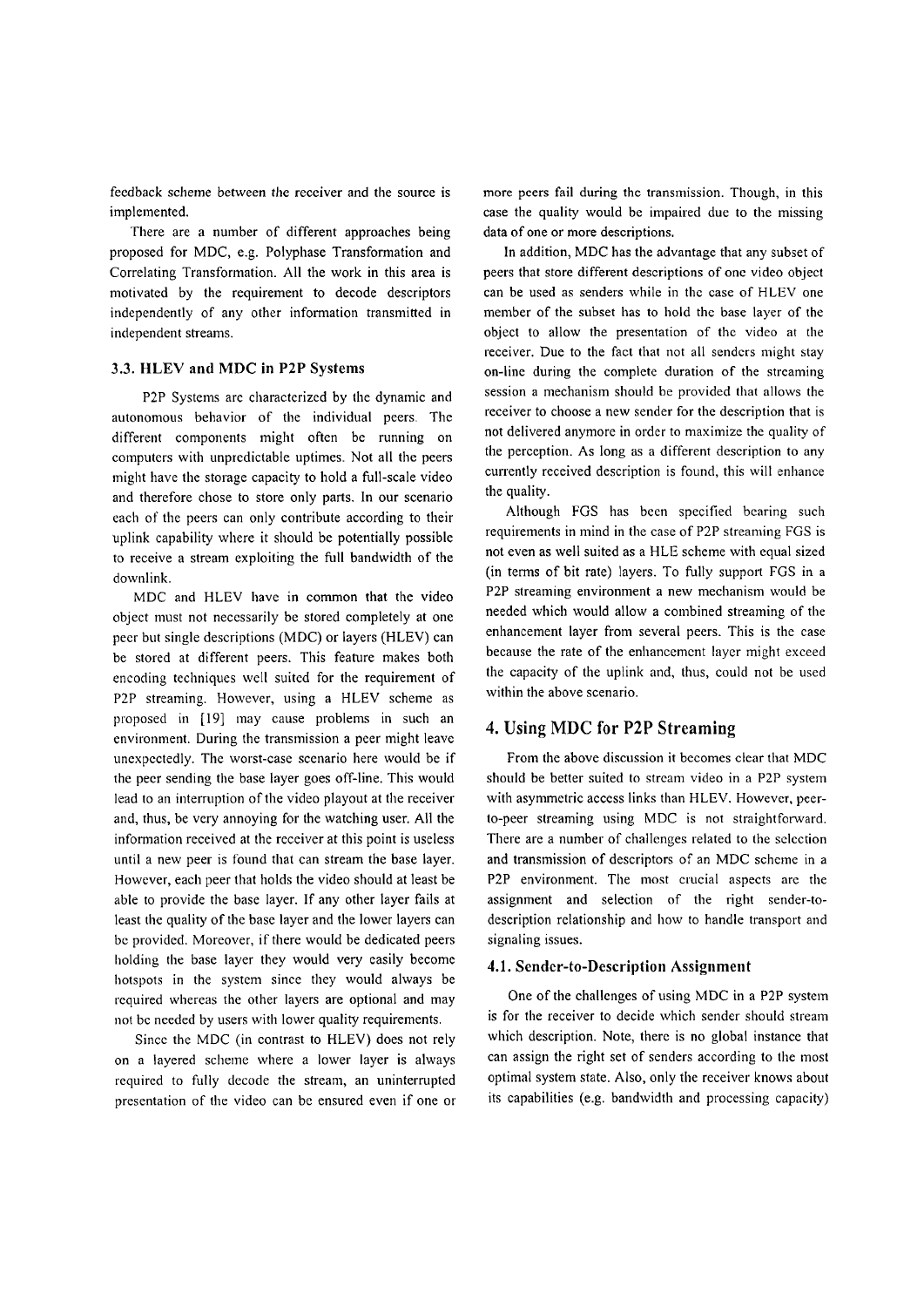from which the number of description can be derived. Thus, each receiver has to choose the senders that satisfy its requirements best. A mechanism that solves this problem has to be designed in a way that increases the fault-tolerance of the system with respect to the unreliable characteristics of the peers.

Let us again assume the example from Figure 2. In this case there are 2 possibilities for the availability of descriptions in the P2P network:

#### More than 6 different descriptions:

If a location algorithm has found more than 6 different descriptions of a video object in the P2P network the receiver has to choose between senders that store identical descriptions. This decision should be made based on the path characteristics between the sender and receiver and the local characteristics of the sender itself  $(e.g.$  available information about the mean uptime of the sender but also if this sender already serves other peers and about its load condition). Assuming that peer **A** and peer  $\boldsymbol{B}$  store the same descriptions and the path characteristics from peer  $A$  to the receiver are better (e.g. less hops and smaller delay) then peer  $A$  should be chosen as the sender. A conflict arises if the path characteristics are better of one peer (e.g. peer  $A$ ) but its local characteristics are worse than those of peer  $B$ . For the maximum sender load a threshold should be defined. Once this threshold is reached no more streams should be requested from this sender. If the uptime characteristics are worse than this sender (i.e. A) should be chosen since the path characteristics are better. In case  $A$  goes away the transmission can still be switched to  $B$ . Hence, information about peers that are not chosen as a sender (e.g. peer  $B$  in the aforementioned example) should not be discarded, since this information can be used to increase the fault-tolerance of the system. If peer  $A$  then goes suddenly off-line the receiver can immediately decide to get this specific description from peer  $\bm{B}$ . Thus, the interval in which the quality of the video is reduced is kept as short as possible.

#### Less than or exactly 6 distinct descriptions:

This case is quite simple, since the receiver has not much choice. However, if any description is available more than once the receiver will apply the same selection criterion than in the above case. In order to increase the faulttolerance the receiver should in any case either scan the P2P network or be informed by other peers about new different descriptions that become available (e.g. a peer becomes online during the streaming session and may distribute information about its capabilities, descriptors and status). This would help to increase the faulttolerance and the quality of the delivered stream.

By considering the load situation of a pecr in the local characteristics it is ensured that a specific peer is not being overloaded, i.e. it becomes a hot spot to a limited extend only. If the threshold load is reached other peers will be chosen to serve a request. However, this does not ensure a global optimum for the system since a peer receiver usually does not have full knowledge of all the peers that can provide a certain descriptor. In case a peer's threshold load is reached the peer should not be even considered as a sender even if no other alternative for this descriptor is available. Otherwise this peer can become overloaded and might drop out completely. The thresholds are not globally defined but depend on the capabilities of individual peers.

### **4.2. Transport and Signaling Issues**

Video data is usually streamed via RTP/UDP where application-levcl frarning (ALF) is defincd by RTP profiles. This implies that profiles define how video data is packetized into RTP packcts. All existing profiles assume that a video is always transported completely (e.g. all descriptions of an MDC video) from one sender to a receiver. This is obviously not the case in the described scenario for P2P streaming. In this case, every description will be transported as a single RTP/UDP stream. Thus, the receiver needs additional information in order to identify the description to which the data transported in the arriving RTP packet belongs to. In [18] we propose such a protocol extension for the transport of layerencoded video using RTP. This protocol extension can also be applied for MDC. RTCP can be used for the signaling between each sender and the receiver without any modifications.

However, in any case a synchronization mechanism for streams with different traffic characteristics as perceived at the receiver is required. This includes the possibility of buffering data from different streams representing certain descriptors to be able to play them out together. The issue here is for how long the information has to be buffered since it does not make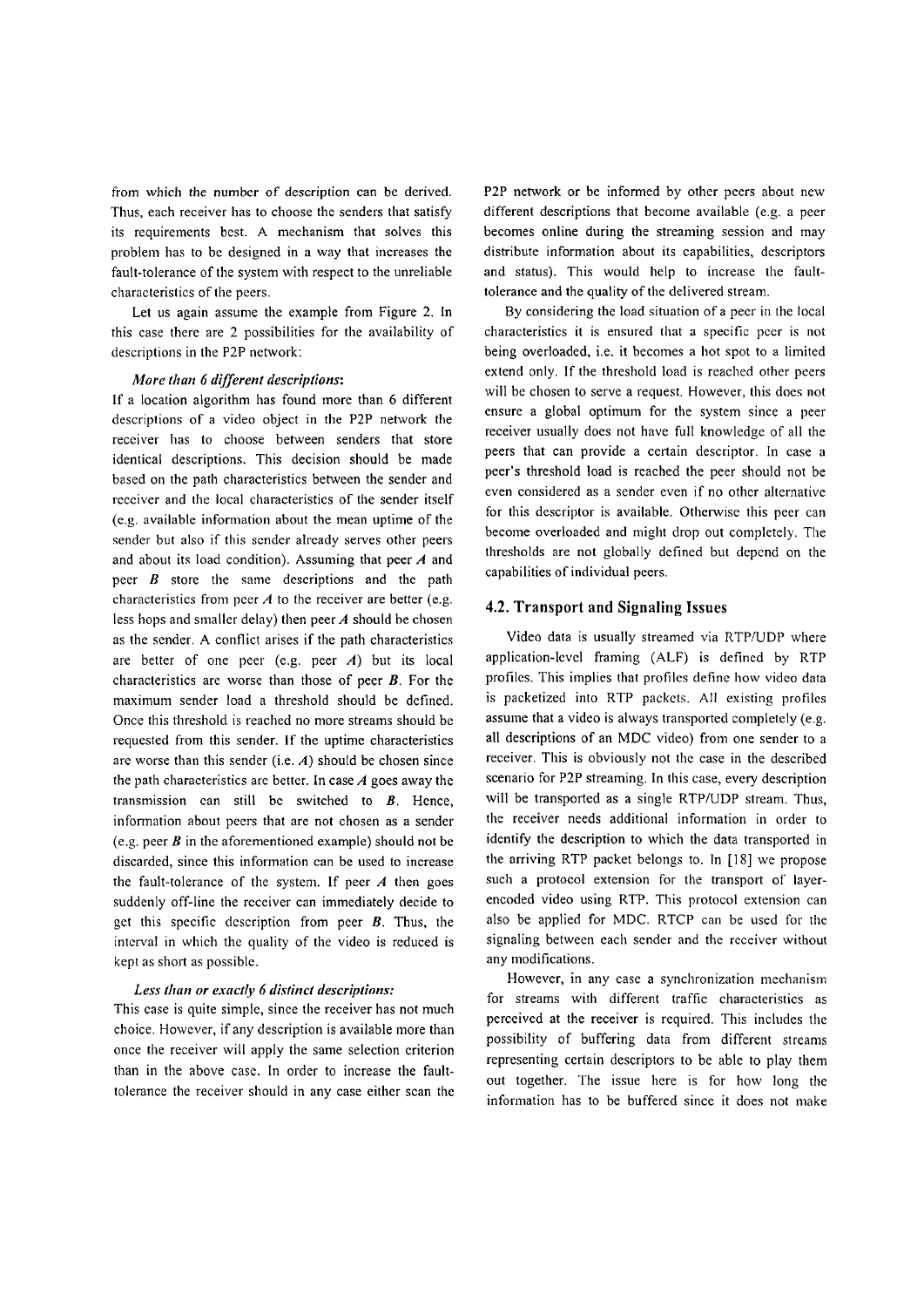sensc to fill all buffers cqually for streams with different delay and jitter characteristics. Ideally these should be known so that the receiver can calculate the amount of buffer required for each stream. Here the buffer *(B<sub>i</sub>)* for the stream (i) with the longest delay is just the maximum jitter  $(i<sub>i</sub> -max)$  multiplied by the maximum rate  $(r<sub>i</sub> -max)$  of this stream, i.e.:

$$
B_i = j_i \quad \text{max} \quad r_i \quad \text{max}
$$

For any other stream  $(k)$  the required buffer is taking into account the jitter  $(i_k_{max})$  and rate  $(r_k_{max})$  but also the difference of the delay  $(d_{max})$  between stream (i) and stream  $(k)$  multiplied by the maximum rate of stream  $(k)$ Thus, the buffer for stream  $(k)$  is calculated as follows

$$
B_k = (j_{k\_max} * r_{k\_max}) + ((d_{i\_max} - d_{k\_max}) * r_{k\_max})
$$

This only holds if all the streams are started at the same time. Buffer requirements can be reduced if the stream with the longcst delay is started first, othenvise they might even have to be larger. A stream is considered failing if it exceeds its maximum jitter  $(j_k \, max)$ . In this case its buffer is empty at presentation time *(t),*  rcspectively in the following period when any buffered information due to not being the stream with the longest delay, will run empty. In this case the receiver has to decide if the sender of this particular description is failing permanently and has to be replaced by another sender.

#### **4.3. Implementation Issues**

In such as system different concepts and components are coming together for which various platforms and frameworks already exist. Thus the system does not have to be implemented from scratch but can be based on existing modules. For the implementation of the proposed system different platforms and frameworks are chosen depending on the functionality required. The P2P functionality will be built on top of the JXTA middleware platform. Project JXTA [17] is an open platform designed for peer-to-peer (P2P) computing. Its goal is to develop basic building blocks and services to enable innovative applications for peer groups. JXTA provides a common set of open protocols and an open source reference implementation for developing peer-to-peer applications. The JXTA protocols standardize the manner in which peers:

Discover each other

- Self-organize into peer groups
- Advertise and discover network services  $\bullet$ Communicate with each other Monitor each other

The JXTA protocols are designed to be independent of prograrnming languages, and independent of transport protocols. A reference implementation is available in Java and additional implementation efforts are building compatible platforms in  $C/C++$ , Perl, and numerous other languages. They offer communication mechanisms implemented on top of TCPIIP, HTTP, and other transport protocois.

One common characteristic of peers in a P2P network is that they often exist on the edge of the regular network with unpredictable connectivity and, in many cases, variable network addresses. JXTA accommodates peers on the edge of the network by providing a system to uniquely address peers in a manner that is independent of traditional name services. Using JXTA IDs, pecr addressing is independent of transport mechanisms and network addresses.

In order to consider the specific requirements of MDC video streaming places onto the P2P system a more complex overlay infrastructure is required. In contrast to other approaches multiple peers have to be found that are able to provide different descriptors. The work in this area builds on the work carried out within the Omicron framework that allows having structured overlays and peers that adopt different roles within the overlay according to their capabilities  $[2]$ .

The actual streaming application will be build on top of the KOMSSYS streaming platform [3]. This platform was developed to allow researchers and developers to create new streaming mechanisms and make experiences with these newly created mechanisms on the basis of an actual implementation. Recently the KOMSYS was extended by a mechanism that allows the streaming of HLEV [15]. In the near future we plan to extend KOMSSYS by a mechanism that allows streaming of MDC video from several senders to one client. Due to the lack of MDC decoders that are available as open source we plan to create an abstract MDC format which has similar characteristics to MDC but will not transport real video data. We have already created such an abstracted format for HLEV and used it to perform measurements of HLEV streaming in the Internet [18].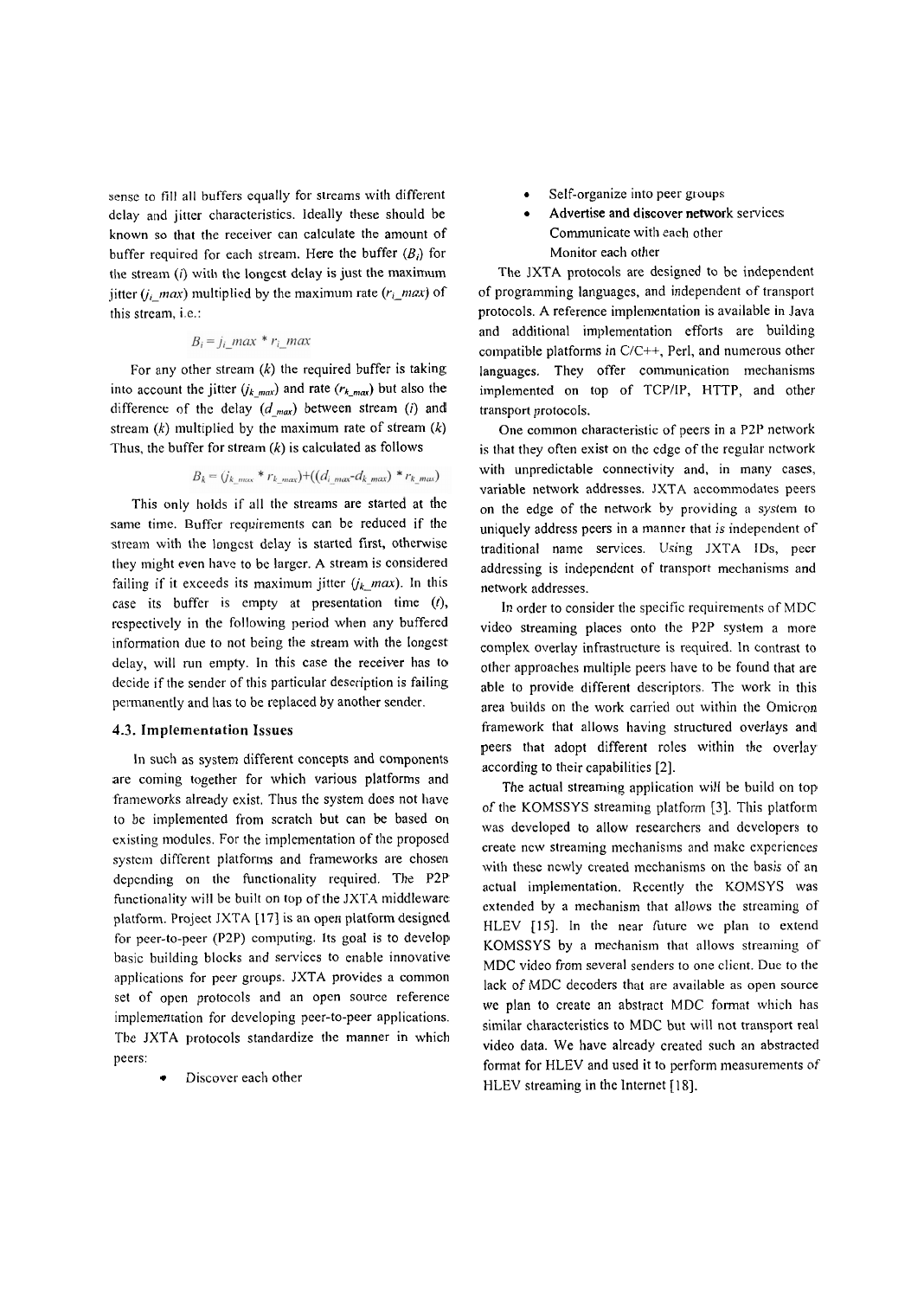## **5. Summary**

P2P systems have become very popular for the sharing of content. Current Systems are mainly based on file exchange. There are many issues, not only technical, related to this. However, within the research community it is currently being investigated if and how the peer-to-peer paradigm can be used in a much wider and different context. Compared to the client server approach P2P tends to be more robust and better extendable. Though, P2P mechanisms cannot be used for all purposes. At present it is being explored what the areas are in which P2P can be of advantage. The work presented in this paper is part of a number of research projects in which the different use cases for P2P are being studied. Therefore, we are as much interested in the way P2P streaming can work, as we are in the principles behind it. Understanding these principles is crucial since they enable us to deploy the results of this work in different areas. For instance P2P streaming mechanisms can be used within Content Distribution Networks (CDN) but also as part of professional content management and production. The different components of a video can for example also be thc encoded video itsclf stored at one place and various audio tracks for different language versions stored at other locations. The principles investigated above can be applied to such a scenario as well as to the introduced example of Multiple Description Coded (MDC) video.

In this paper it has been demonstrated that using MDC video in P2P applications where receivers are mostly connected via asymmetric access networks is a viable solution to allow streaming of video as an alternative to file transfer. The major challenge here is to coordinate the strcarns from different senders in order to obtain the best possible quality of the video at the receiver. This issue of distributed streaming has been investigated by [1] and [11] but not within the scope of Multiple Description Coded Video and P2P networks that are based on asymmetric access technologies.

In addition, streaming of scalable video formats (e.g. MDC video) place new requirements onto P2P mechanisms such as data discovery. This is caused by the fact that a video object is not completely stored at one pccr. In fact, the different parts of the video have to be retrieved from a number of peers that hold the respective information in order to make optimal us of asymmetric links. These peers might be geographically distributed over a wide area. There can be also multiple alternatives for the different descriptions. Since a central, coordinating instance is missing, the receiver have to select the most appropriate set of senders. This is in contrast to most P2P based file sharing application.

This paper presents an architecture that solves the problems inentioned above and, thus, provides a viable solution for video streaming in P2P overlay networks.

# **References**

[1] J. Apostolopoulos, T. Wong, S. Wee, and D. Tan: "On multiple description streaming with content delivery networks", In Proceedings of the 21st Annual Joint *Conference of the IEEE Computer and Communications Societies* (lNFOCOM'02), 2002.

[2] V. Darlagiannis, A. Mauthe, R. Steinmetz: "Overlay Design Mechanisms", *Journal of Network and Systems Management (Special Issue on Distributed Management),* Kluwer Academic Publishers, accepted for publication in the 3rd quarter of 2004.

[3] C. Griwodz, M. Zink: "Dynamic Data Path Reconfiguration" In *International Workshop on Mzillimedia Middleware 2001,* Ottawa, Canada, October 200 1

[4] eDonkey2000". http://www.edonkey2000.com, 2003. [5] "Gnutella Protocol".

**littp:l/www.clip2.com/GnuteIlaProtocol04.pdf,** 2004.

[6] V. Goyal. Multiple Description Coding:

"Compression Meets the Network". *IEEE Signal Processing Magazine,* 200 1 .

[7] ITU-T: "Video Coding for Low Bit Rate Communication", *International Standard*, *ITU-T Recomrnenda/ion H.263,* 1995.

[8] *J.-Y.* Lee: "A Novel Approach to Multi-Layer Coding of Video for Playback Scalability", *PhD Thesis,*  Graduate Scliool Korea University, Seoul, Korea, 1999. [9] A. Mauthe, P. Thomas: "Professional Content

Management Systems - Handling Digital Media Assets", John Wiley & Sons *Ltd*, ISBN 0-479-85542-8, 2004.

[10] "Napster". http://www.napster.com, 2002.

[I I] T. Nguyen and A. Zakhor: "Distributed video streaming with forward error correction", in  $11$ th *lnlernntionol Packe/ Video Workshop (PV2002),*  Pittsburgli, USA, 2002.